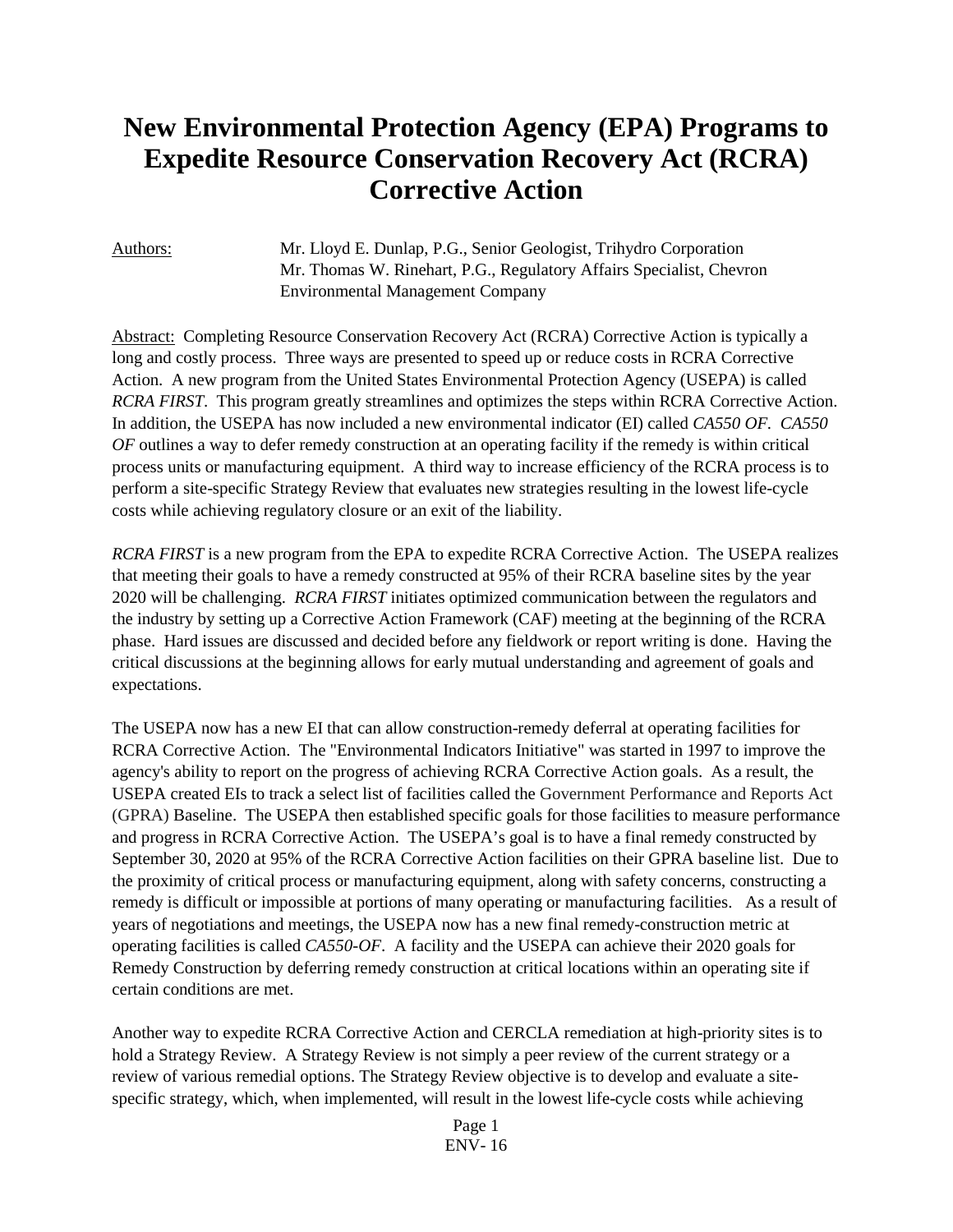regulatory closure or an exit of the liability. Attendees at the Review should consist of multiple disciplines so as to offer a wide view of perspectives and site-closure options. With this wide view of perspectives, alternative site-closure options and options to exit the liability at the site, including but not limited to remedial options, are brainstormed and scrutinized.

#### **Resource Conservation and Recovery Act (RCRA) FIRST**

#### **What is RCRA FIRST?**

RCRA FIRST is a new streamlined process being promoted by the USEPA for investigation and remediation at RCRA sites. The purpose is to expedite the RCRA Corrective Action process at RCRA facilities. Currently, the process of moving through the RCRA Facility Investigation (RFI) and Remedy Selection (RS) can take years, even decades, to complete and be approved. At this pace, the USEPA realizes that meeting their GPRA goals for having a final Remedy Construction (RC) at 95% of their RCRA baseline sites will be challenging, if not impossible. The RCRA FIRST tool initiates optimized communication between the regulators and the facility. It also sets project objectives for whatever RCRA phase a facility is currently in or wishes to start (e.g., RFI or RS). A CAF meeting at the beginning of the phase, between the regulator and the facility, outlines the project-objectives agreement. A CAF meeting can also be initiated for projects that are stalled and need a fresh restart. The CAF is attended by the USEPA and/or state project managers, their section chiefs, the industrial facility (facility) representatives, and facility consultants. They meet to discuss and agree on the project objectives at the beginning of the RFI or RS phase. This prevents delaying hard issues to the end of the phase. Hard-issue examples that need agreement include:

- Cleanup levels for groundwater and/or soil.
- Determination of need for a Corrective Measures Study (CMS).
- Decisions on what data needs to be collected.
- Future land use decisions.
- **•** Determination on which future exposure pathways should be analyzed.

Under the old process, these objectives are often postponed to the end leading to stagnation and endless "do-loops" of data collection and report writing that is sent back and forth between the regulators and the facility.

#### **Why does RCRA Corrective Action Take So Long?**

A study by USEPA Regions 3 and 7 shows that the average time to complete an RFI is about 10 years, with some taking as many as 19 years to complete. The same study shows the average time to complete a Remedy Decision is an additional 6 years (RCRA FIRST Toolbox, 2016). Therefore, the total average time is approximately 16 years to start an RFI through completion of a Remedy Decision.

In 2014, the USEPA formed a study group composed of USEPA, state and industry members. The purpose was to determine and understand the current RCRA Corrective Action processes utilizing the *Lean* decision-making process review. The fundamentals of *Lean* decision making is using only the amount of information and process that is required to obtain a successful decision. The results determined the following root causes for why RCRA Corrective Action takes so long: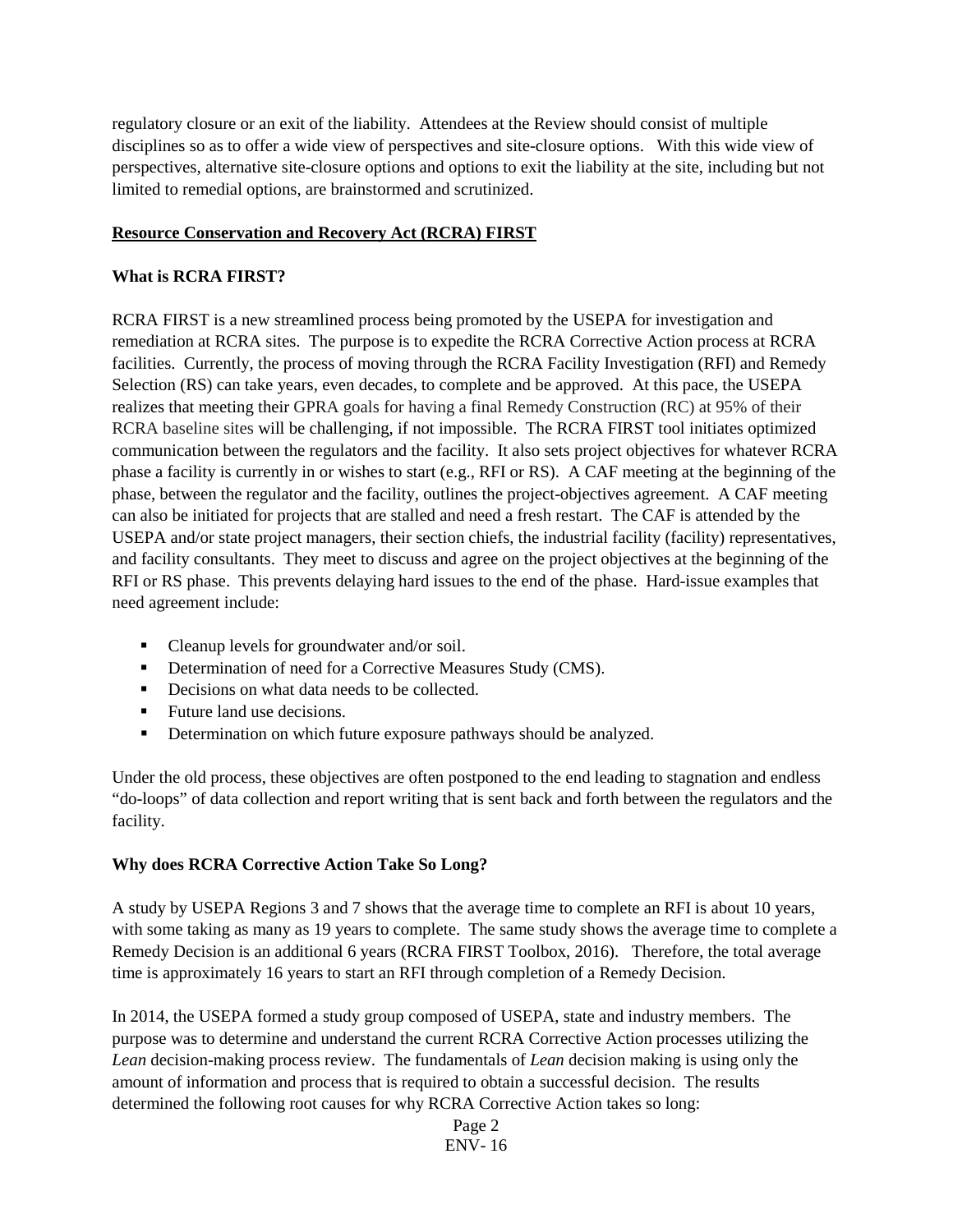- No common, upfront understanding on investigation or remedy-selection objectives between the USEPA, state, and the facility.
- Overall strategies were not discussed early in the process.
- The data-quality objectives were often poorly defined.
- The Conceptual Site Model was misunderstood by either party.
- Competing objectives existed among the parties.

Other major root causes were:

- There was no simple way to elevate conflicting issues to achieve resolution between the parties.
- **Projects required too many approval steps.**
- Project manager changes required decisions to be remade or discussed again with a new incoming project manager.
- No one person was responsible for project quality.
- The tolerance for uncertainty was not discussed or agreed upon.

The study group's recommendation on how to speed up the RCRA Remedy Selection process was:

- Come to an agreement the conceptual site model and the corrective action objectives for the facility at the beginning of the process in a CAF meeting.
- Don't let decisions linger and elevate issues immediately if agreement can't be reached.
- Reduce the number of reviews and approvals.
- Reduce the number of loop-backs, redoing information and resubmitting data and reports.
- Reduce the number of documents generated.
- Reduce the number of decision points necessary to arrive at regulatory approval.

## **Why Consider RCRA FIRST?**

The new RCRA FIRST process is designed to take years off completing RCRA Corrective Action, thus reducing remediation costs for the facility. Primary reasons for the timeframe reduction is better upfront communication and agreeing on major issues in the beginning of the process. Another primary reason is both the USEPA and/or state section chief(s) attend the CAF meeting. With the section chief(s) in attendance, decisions are designed to be quickly made at the CAF meeting for such items as submittal dates, cleanup levels, and USEPA/state review-turnaround times. This allows the hard decisions to be made and objectives agreed upon before starting fieldwork or report writing. If agreement on issues can't be reached, the process requires that the issues be elevated to higher levels of management for resolution at both the regulatory agency and the facility.

## **USEPA's Key Principles for RCRA FIRST**

Since July 2015, the USEPA has held several training events across the country where they promote and openly discuss the key *RCRA FIRST* principles. These principles include:

 Shifting critical discussions to the front of the corrective-action process for early mutual understanding of goals and expectations during a CAF meeting.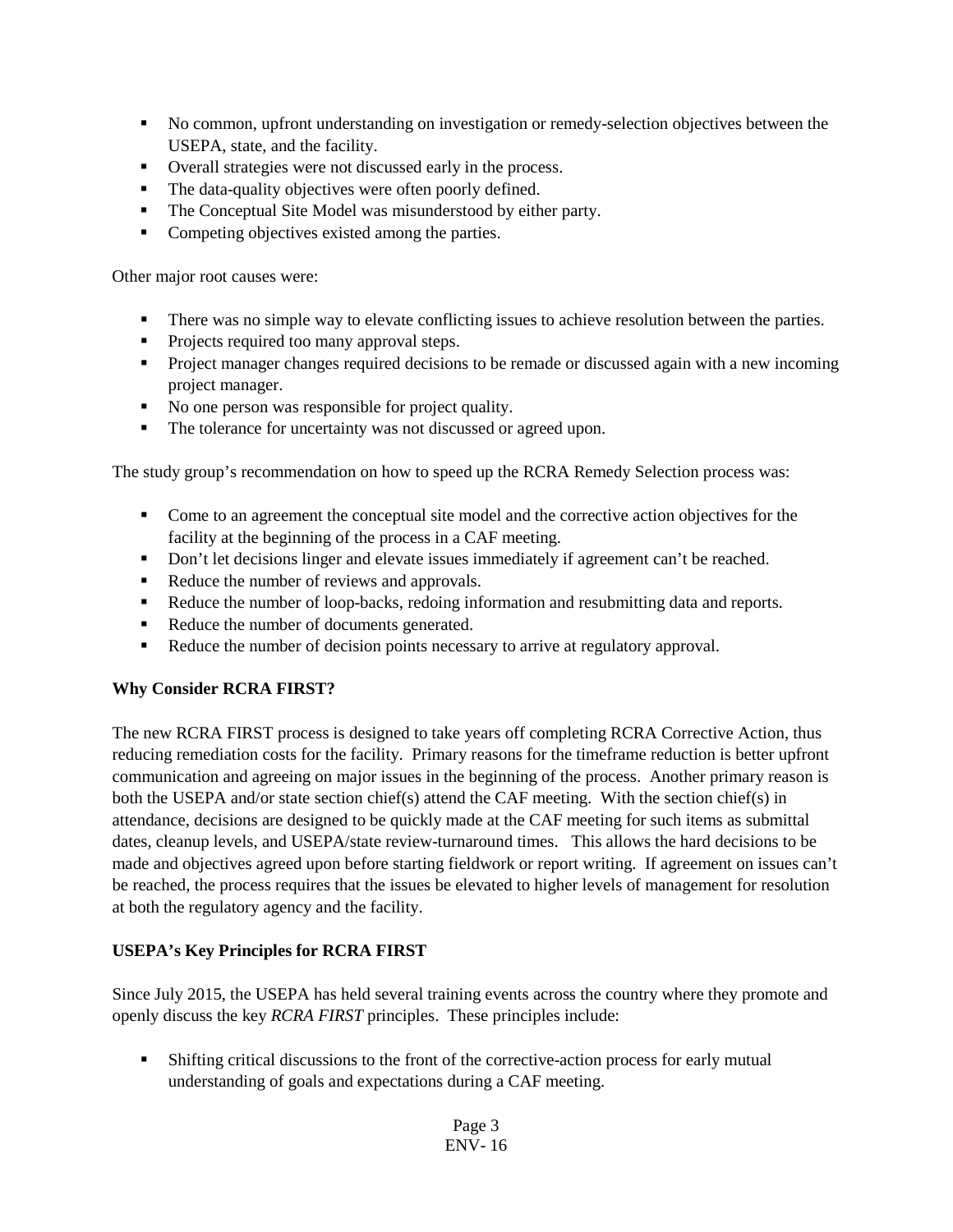- **Confirming RCRA Corrective Action objectives before the remedy is selected at a Remedy** Selection process meeting
- Maintaining open communication with the facility and engaging decision-makers and stakeholders at key points.
- Quickly elevating issues to management to resolve disputes.
- Using three paths for the RS process to only complete a full CMS when necessary. In many cases, no CMS is needed or only a limited CMS is needed (e.g., a pilot study of a technology to see if it works in the field).

# *RCRA FIRST* **Toolbox**

The USEPA has developed a toolbox for parties to implement the RCRA FIRST advantages. The purpose of the toolbox is to guide the facility and the regulators through the streamlined process. It was determined that RCRA FIRST is a better way to manage the RCRA Corrective-Action projects, even though it does not change the RCRA legal and technical requirements.

The following RCRA FIRST benefits were determined.

- Reduces the time and costs needed to complete the RFI and RS.
- Accelerates positive environmental results for affected communities.
- **Provides a roadmap with process metrics to drive continuous improvements.**
- Enhances communication throughout the process.
- Ensures all stakeholders have a clear understanding of the steps to select a remedy and complete construction.

## **Corrective Action Framework (CAF) Meeting**

One of the first steps in implementing RCRA FIRST is also arguably the most important. It is called the CAF meeting. Project managers from the USEPA, the States (if involved), and the facility attend, as well as their supervisors, technical experts, and even their attorneys. The purpose of the meeting is to understand the goals and expectations of the current RCRA Corrective Action phase the facility is in. This could be an RFI or RS. The goal is to produce a CAF document. The CAF document will describe the agreements made during the CAF meeting, outline the objectives for the phase, and describe the agreed upon Conceptual Site Model (CSM). CAF meeting benefits include:

- Shifting critical decisions to the front of the corrective-action process to reach early mutual understanding of goals and expectations.
- **Engaging stake holders early in the process.**
- Reaching a common understanding of the physical setting, constraints, current conditions, and CSM (including data gaps).
- Developing, with coordination by the regulatory agency and the facility, a Corrective Action Framework.

Quickly managing and solving difficult issues is a key aspect of RCRA FIRST. If agreements cannot be reached during the CAF meeting, the issue(s) are elevated to management to resolve. Therefore, difficult issues that often stagnated progress are now addressed before any fieldwork begins.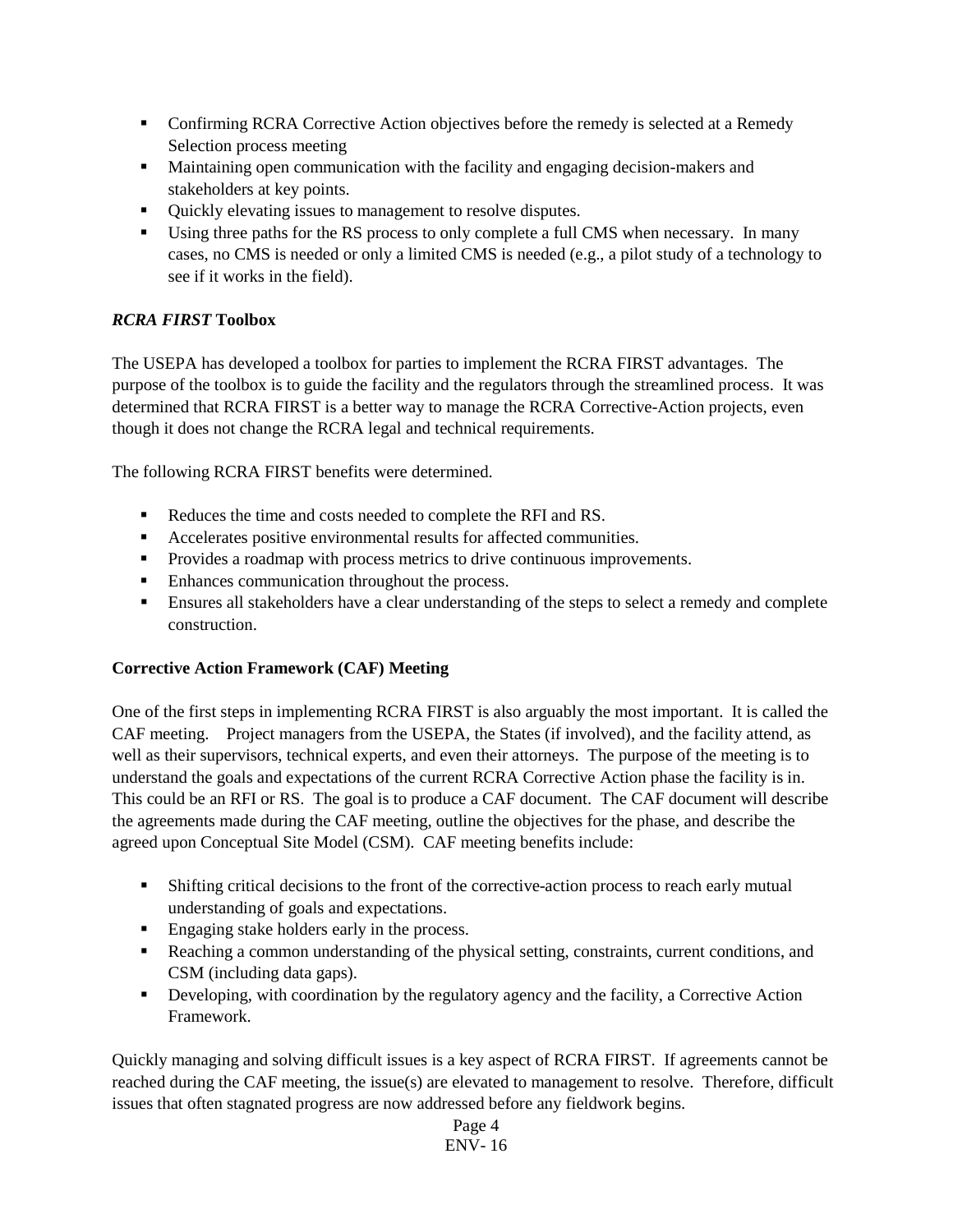# **Conceptual Site Model**

Getting agreement among the USEPA, states, and industry on the CSM is often a difficult and timeconsuming task. The RCRA FIRST toolbox encourages a simple CAF template, which outlines the key points to undertake during the CAF meeting for CSM agreement. The following table is completed for each media (e.g., soil, groundwater, indoor air, surface water).

| Contaminant<br>source $/$<br>contaminated<br>media | Transport/<br>migration<br>pathway<br>(e.g.,<br>leaching to<br>GW,<br>volatilization,<br>plant uptake,<br>fugitive dust<br>emissions,<br>runoff) | Scenario<br>timeframe<br>(current or<br>future) | Exposure<br>medium<br>(contaminated<br>media) | Exposure<br>Point<br>(the point<br>of contact<br>with<br>exposure<br>medium) | Within or<br>beyond the<br>facility<br>boundary | Receptor<br>Population<br>(e.g.,<br>resident.<br>commercial,<br>industrial) | Receptor<br>age<br>(child/adult) | <b>Exposure</b><br>route<br>(ingestion,<br>inhalation,<br>dermal<br>contact) |
|----------------------------------------------------|--------------------------------------------------------------------------------------------------------------------------------------------------|-------------------------------------------------|-----------------------------------------------|------------------------------------------------------------------------------|-------------------------------------------------|-----------------------------------------------------------------------------|----------------------------------|------------------------------------------------------------------------------|
| soil                                               |                                                                                                                                                  |                                                 |                                               |                                                                              |                                                 |                                                                             |                                  |                                                                              |
| groundwater                                        |                                                                                                                                                  |                                                 |                                               |                                                                              |                                                 |                                                                             |                                  |                                                                              |

*(RCRA FIRST Toolbox 2016)*

#### **Remedy-Selection (RS) Process**

RCRA FIRST can also be used in the RS process. In the CAF meeting, the USEPA, the State, and the facility agree upon the proposed remedy that will facilitate the correct action objectives (cleanup levels). Also at this phase, the need for a CMS is agreed upon. In many cases, no CMS is needed, or a limited CMS is needed. In some cases, a full CMS is needed if it is not clear what remedies could work at a facility.

In the CAF meeting, the parties agree upon the corrective action objectives and discuss the remedy strategy. The remedy strategy consists of four parts:

- Threshold criteria
- **Balancing criteria**
- **Alternative identification**
- Data-gap identification

The threshold criteria for a remedy alternative are: the remedy must protect human health and the environment, based on reasonably anticipated land use; the remedy must attain the media cleanup objectives; and the remedy must control release sources.

The balancing criteria for deciding which remedy to select are: long-term effectiveness; reduction in waste volume, mobility, and toxicity; short-term effectiveness; the ability to successfully implement the remedy; cost; community and state acceptance. Also in the Remedy Selection CAF meeting, alternatives and data gaps are identified and agreed upon.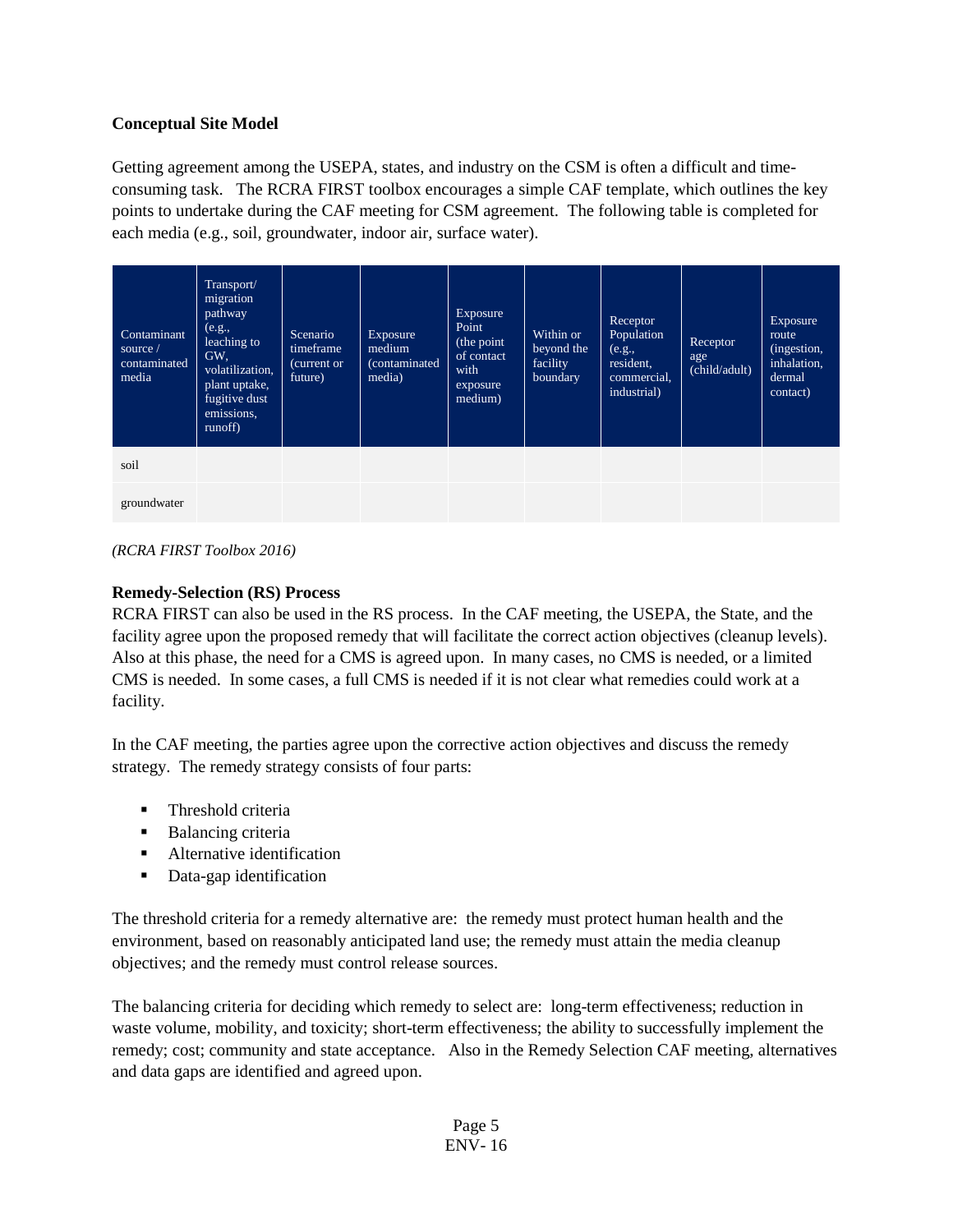Corrective Action Objectives are developed in the CAF meeting. The objectives for the RS phase are derived from the following:

- **Threshold criteria as described above**
- USEPA law, policy, and guidance
- $\overline{\text{CSM}}$
- **•** Current facility uses and exposures
- Reasonably expected future facility uses and exposures
- Resource values (e.g., ecological, groundwater, etc.)

To evaluate the benefits of RCRA FIRST the process was pilot tested at a major oil company site. The site had been in RCRA Corrective Action for over 20 years. The site was divided into parcels of property and RCRA Corrective Action was done on a parcel-by-parcel basis to expedite reuse of certain parcels on the property. A RCRA FIRST pilot test was done for the RS phase on one of the parcels. The pilot test showed the anticipated time to complete the RS phase was reduced to a fraction of the time that other site parcels experienced to complete their RS.

Below is a USEPA example on the anticipated RCRA FIRST improvements.

| <b>Remedy Selection Process</b>                                                                                  |                        |                      |  |  |  |  |
|------------------------------------------------------------------------------------------------------------------|------------------------|----------------------|--|--|--|--|
|                                                                                                                  | <b>Current Process</b> | <b>TO BE Process</b> |  |  |  |  |
| # of Hand-offs*                                                                                                  | 23                     | 17                   |  |  |  |  |
| # of Reviews / Approvals                                                                                         | 26                     | 5                    |  |  |  |  |
| # of Loopbacks / Re-dos / Re-submissions                                                                         | 30                     | 0                    |  |  |  |  |
| # of Documents Generated                                                                                         | 75                     | 8                    |  |  |  |  |
| # of Decision Points                                                                                             | 9                      | 4                    |  |  |  |  |
| Total avg. work time per step                                                                                    |                        |                      |  |  |  |  |
| Total avg. wait time within steps and between steps                                                              | 2,464 days             | $352 - 717$ days**   |  |  |  |  |
| Total avg. cycle time in process                                                                                 | 6.75 years             | $1 - 2$ years        |  |  |  |  |
| % Improvement in time**                                                                                          | $75 - 85%$ **          |                      |  |  |  |  |
| % of Value Add activity in end to end process                                                                    | 20%                    | 97%                  |  |  |  |  |
| * "Types" of Hand-offs have been added together (internal to agency, external to agency and internal to industry |                        |                      |  |  |  |  |
| ** Range has been calculated and provided for the "3" potential paths within the process                         |                        |                      |  |  |  |  |

Chart from EPA Regions 3 & 7, RCRA Facilities Investigation/Remedy Selection Tool Box Training, July 22, 2015.

## **Environmental Indicator (EI) CA550-OF for Deferring Remedy Construction at an Operating Site**

Recently, the USEPA added a new EI to allow remedy construction deferral near critical process areas within an operating facility. The USEPAs "Environmental Indicators Initiative" was started in 1997 to improve the agency's ability to report on the status of and trends in environmental conditions and their impacts on human health and the nation's natural resources. The GPRA of 1993 mandated that federal agencies develop and use a means to measure results. Because of the GPRA, the USEPA created EIs to track a select list of facilities called the GPRA Baseline. The USEPA then established specific goals for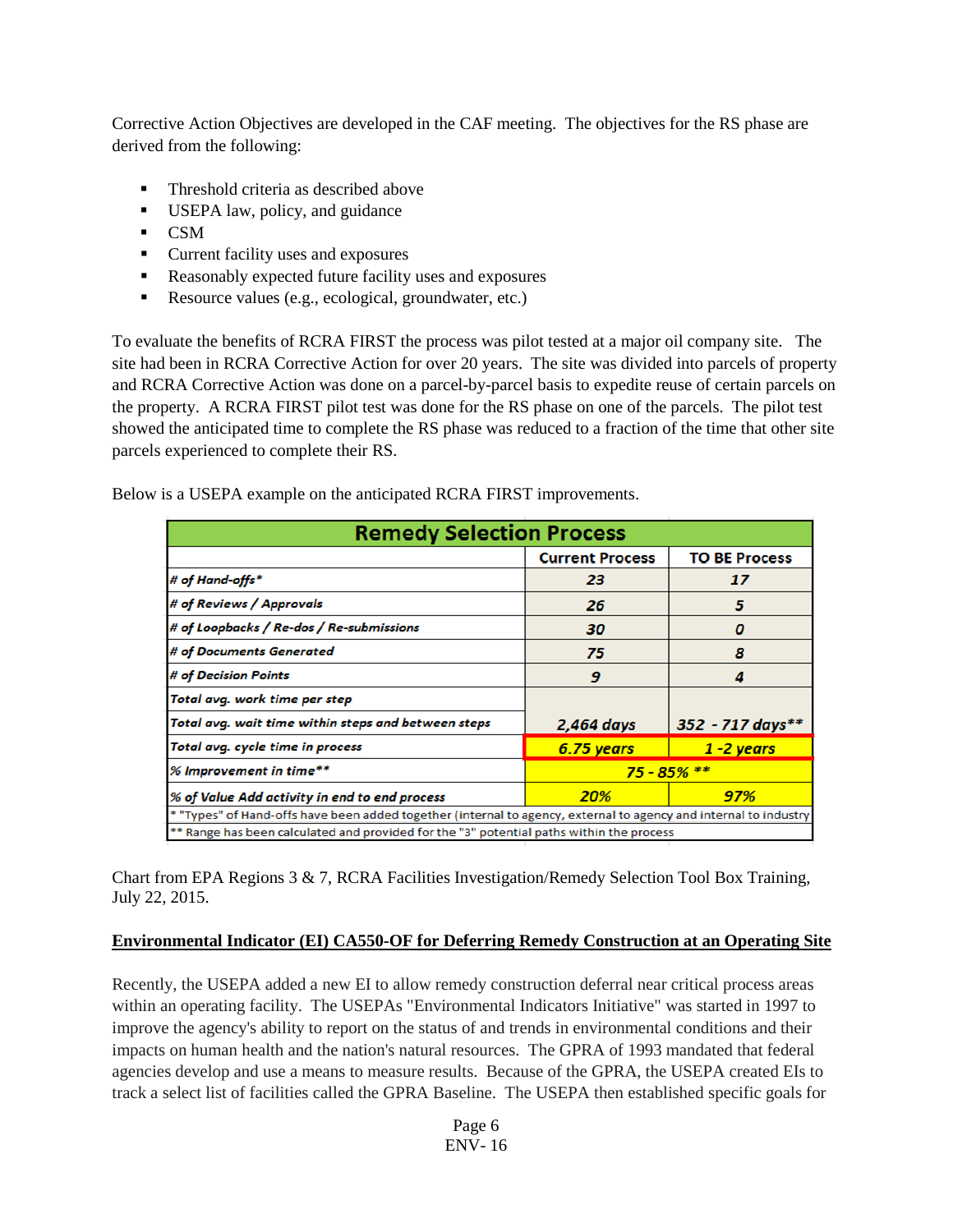those facilities to measure performance and progress in RCRA Corrective Action. The USEPA's metric is to have a Remedy Constructed by September 30, 2020 at 95% of the RCRA Corrective Action facilities on their GPRA baseline list. This is often called their "2020 Goals" and the USEPA tracks and reports on their performance annually in achieving this goal. In the USEPA's database called *RCRAInfo*, the Final Remedy Constructed goal is labeled "CA550."

# **Operating Facilities and Manufacturing Facilities**

Constructing a remedy and achieving a CA550 may be difficult or impossible at many operating or manufacturing facilities. This is because installing remediation systems, digging subsurface piping systems, or removing contaminated soils or groundwater is not safe at many operating or manufacturing facilities. In many cases, constructing a remedy at certain critical locations at an operating facility would require the facility to shut down or remove critical operating units or major portions of the facility to construct a remedy. While it may be possible to negotiate a final remedy that is built around these critical operating areas, many times cleanup of these areas will need to be addressed in the future when the land becomes available for investigation and remediation.

Through efforts of industry representatives within two major oil companies, the USEPA was convinced that to attain their 2020 goals, they needed to add a new category that would fit these operating facilities. As a result of years of negotiations and meetings, the USEPA now has a new category for Final Remedy Construction at operating facilities called CA550-OF. A facility and the USEPA can achieve their 2020 goals for Final Remedy Construction by deferring remedy construction at critical locations within an operating site if certain conditions are met.

# **United States Environmental Protection Agency (USEPA) Conditions for a Remedy Deferral**

To achieve a CA550-OF requires that the facility "must have a substantive technical basis and should only be used in very limited circumstances such as where implementation of the final remedy would cause undue interruption of a critical process or destruction of an integral portion of the subject operating area(s)" (EPA RCRAInfo, 2016). The facility must demonstrate that there are safety and/or physical limitations that cannot be overcome by engineering and/or scheduling considerations and these preclude reasonable efforts to construct/implement remedies during a specified time period or operation (EPA RCRAInfo, 2016).

Other USEPA conditions for allowing a remedy deferral are as follows:

- There are no ongoing releases contributing to contamination; there is no contamination "source" that is being allowed to migrate outside of the operating area footprint without being treated or contained; and there is no off-site contamination from releases.
- Contaminant extent has been delineated, the anticipated final remedy has been identified, and financial assurance for the final remedy is in place for all areas at the facility.
- Any necessary institutional controls are in place to prevent unacceptable exposures to contamination and ensure protection of human health and the environment.
- The deferral is only for a specified time period and shall not extend beyond the active life of the critical process or integral component that is the basis for the deferral.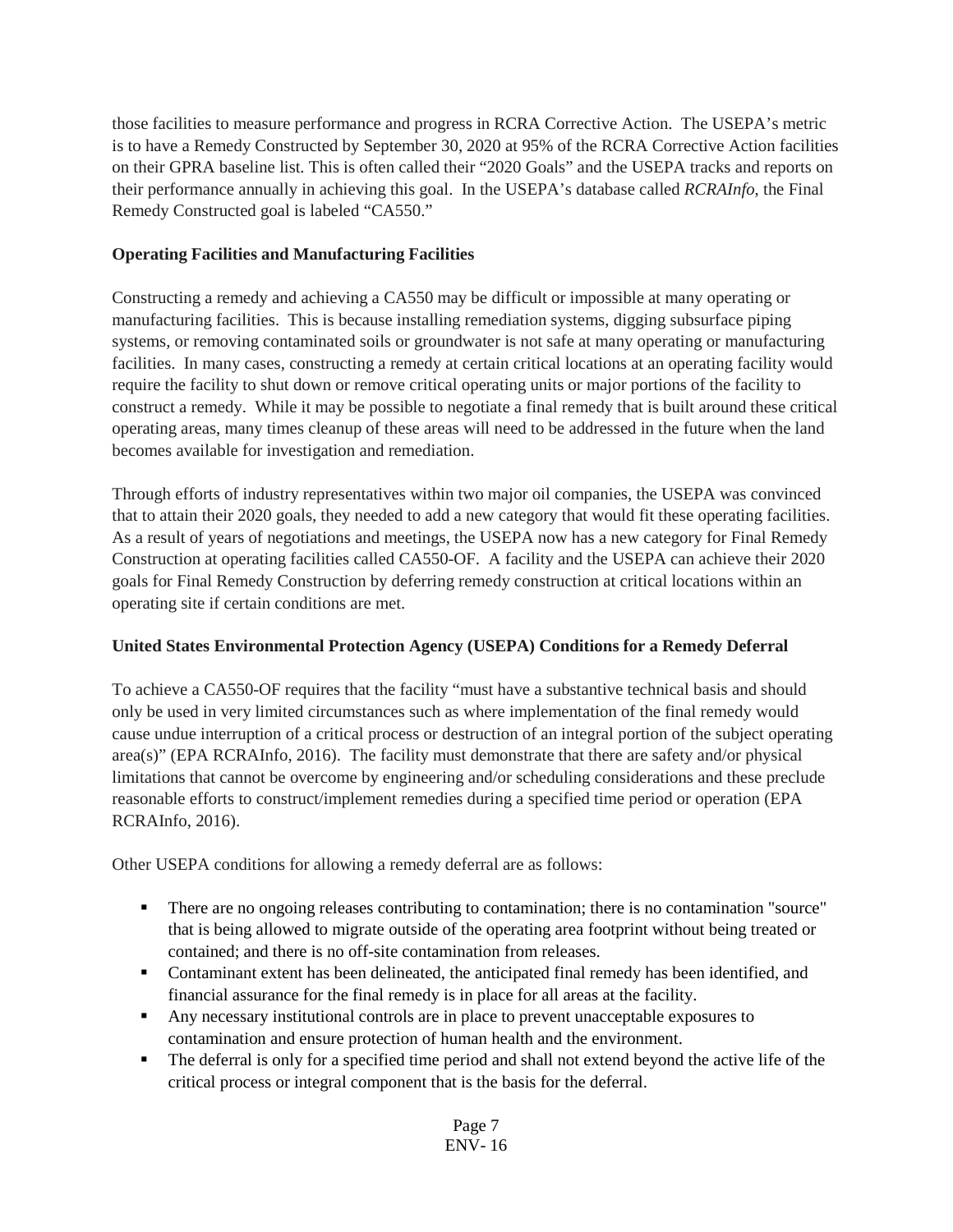Although the USEPA has placed limitations on allowing the deferral of the remedy construction at an operating site, many facilities should closely examine whether this would be a prudent option for deferring the remedy for their site or part of their site.

#### **Strategy Reviews at High-Priority Sites**

Another way to expedite RCRA Corrective Action and CERCLA remediation at high-priority sites is to hold an internal Strategy Review (Review). Often these larger and/or more complex sites have high spending and a long duration before a regulatory closure can be obtained. Even though a variety of remedial options may have already been considered at the site, there can be a tendency to become complacent with respect to such sites and allow the high spending to continue year after year. For such sites, conducting a Review can be a way to realistically evaluate the current course of action and determine whether there are better options for achieving the site goals.

A Review is not simply a peer review of the current strategy or a review of various remedial options. Rather, the objective of a Review is to develop and evaluate a site-specific strategy which, when implemented, will result in the lowest life-cycle costs while achieving regulatory closure or an exit of the liability. Attendees at the Review should consist of multiple disciplines so as to offer a wide view of perspectives and closure options for the site. With this wide view of perspectives, alternative site-closure options and options to exit the liability at the site, including but not limited to remedial options, are brainstormed and scrutinized. Effective Reviews invariably provide a wider perspective regarding the ultimate objectives for the site. There is always more than one answer for achieving a site regulatory closure or an exit of the liability.

## **Strategy-Review Attendees**

Multiple disciplines are encouraged to attend the Review because they will offer a wide perspective of options for the site. Examples of attendees are: environmental attorneys, real estate experts, publicrelations experts, insurance experts, and other technical experts. The goal of the Review is to brainstorm multiple alternative site-exit options, including but not limited to remedial options. Having crosssectional experts and multiple disciplines attend the Review will provide wider perspectives on the ultimate objectives for the site that will be broader than limiting attendees to only technical experts.

## **Brainstorming Other Site Options**

With multiple disciplines at a Review, other options for exiting or transferring the liability or a site regulatory closure are brainstormed and considered. Examples of other options that can be considered are:

- **Transferring the remediation work to another party.**
- Divesting the site to a developer.
- **•** Offering a fixed-price contract to another party.
- Placing the site in a Qualified Settlement Trust.
- Seeking high-level advocacy for such strategies as securing a risk-based closure, approving an alternative cleanup standard, or changing a current law.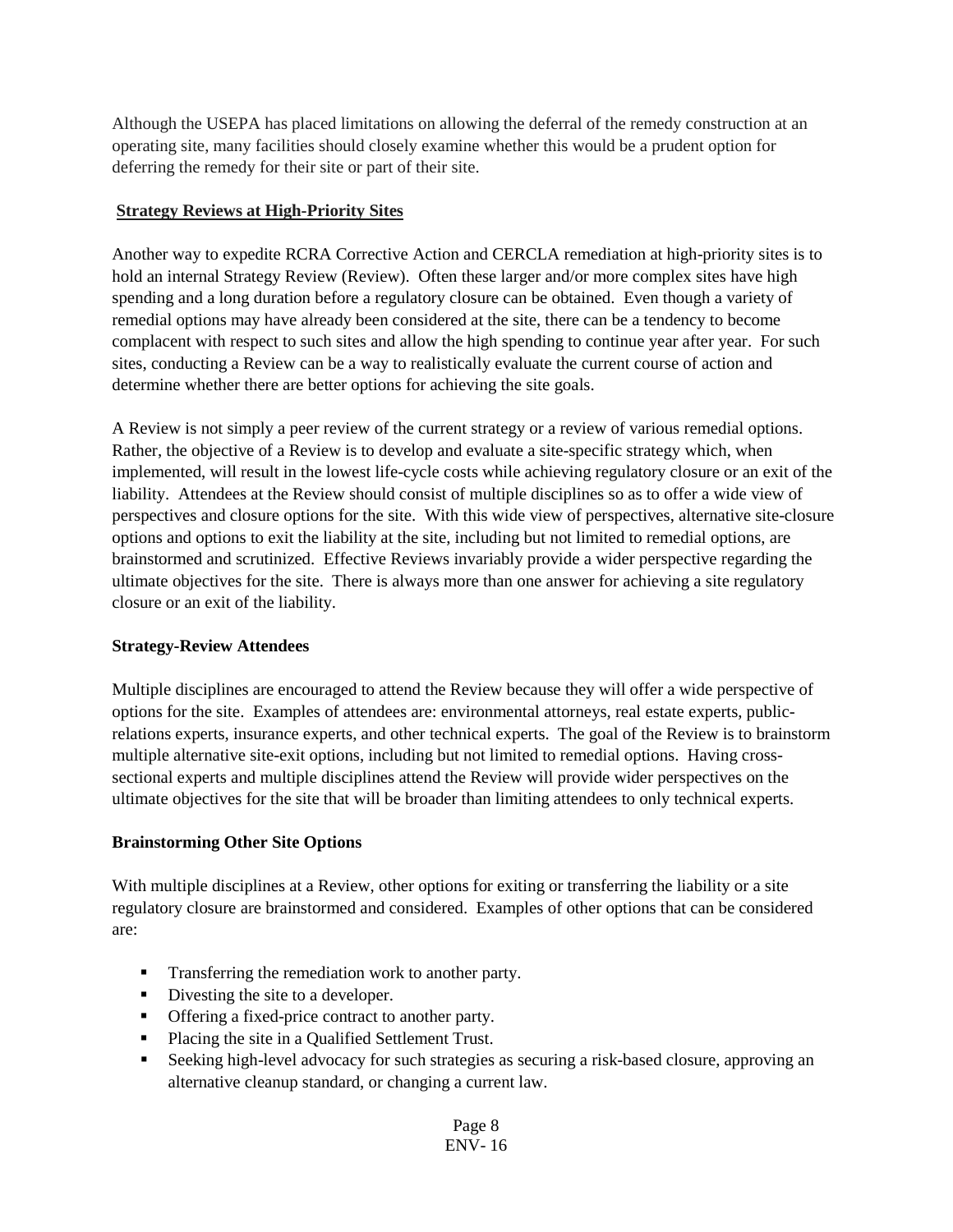Other remedial options could also include:

- Optimizing the current remedy.
- Identifying additional experts needed to pursue a new remedial strategy.
- Advancing the remediation pace before a regulation or cleanup standard becomes more onerous.

#### **Benefits Versus Disadvantages**

Review benefits include the following:

- Exploring new ideas from attendees with multiple viewpoints.
- Testing current strategies and considering new strategies.
- Replicating the standardized-review process at other sites.
- Assuring senior management or site owners that numerous options have been explored for managing the high-cost sites.
- Accomplishing the Review in a 1- or 2-day meeting.

The disadvantages of a Review are the costs for holding a 1- or 2-day meeting with multiple disciplines in attendance. In some cases, the current project team may not initially see value in such a Review because they may feel the best strategy is already being implemented.

#### **Review Process Steps**

There are six key steps for this Review type. These steps are designed to articulate new ideas from the attendees and evaluate each idea thoroughly and consistently. The Review is best guided by an experienced facilitator.

- 1. The current project team presents the existing site conditions and their operating strategy to the attendees at the Review. The project team not only explains their operating strategy, but other key issues that influence the site. Examples are: community relations, existing litigation, lifecycle costs, expected duration of the current strategy, property value (if the site is a closed facility), other partners that have joint liability, and the regulatory climate.
- 2. The attendees break into small groups to identify key issues, risks, boundaries and decision criteria. Examples of "key issues" are the big milestones and drivers that are occurring at the site. Examples of "risks" are the threats for the site (e.g., an angry community or threatened litigation). "Boundaries and decision criteria" are the mandated items for any new strategy that must be adhered to (e.g., site ownership must be retained, existing business operations must continue, or the community must agree with the selected strategy).
- 3. The attendees break into small groups to brainstorm alternative ideas for the site. The key is to ensure the attendees that no brainstorming idea they offer is a bad idea. The small group narrows down the ideas discussed and shares their best ideas with the larger group at the Review. After the ideas are heard by the larger group, the best three or four ideas are selected to evaluate further.
- 4. The attendees break into small groups to further evaluate the selected three or four ideas. For each idea, the small group discuss the risks and mitigations. The small group also discusses the key activities for each of the three or four ideas. All of the ideas, risks, mitigations, and boundaries and decision criteria are captured by a note taker. The note taker documents the group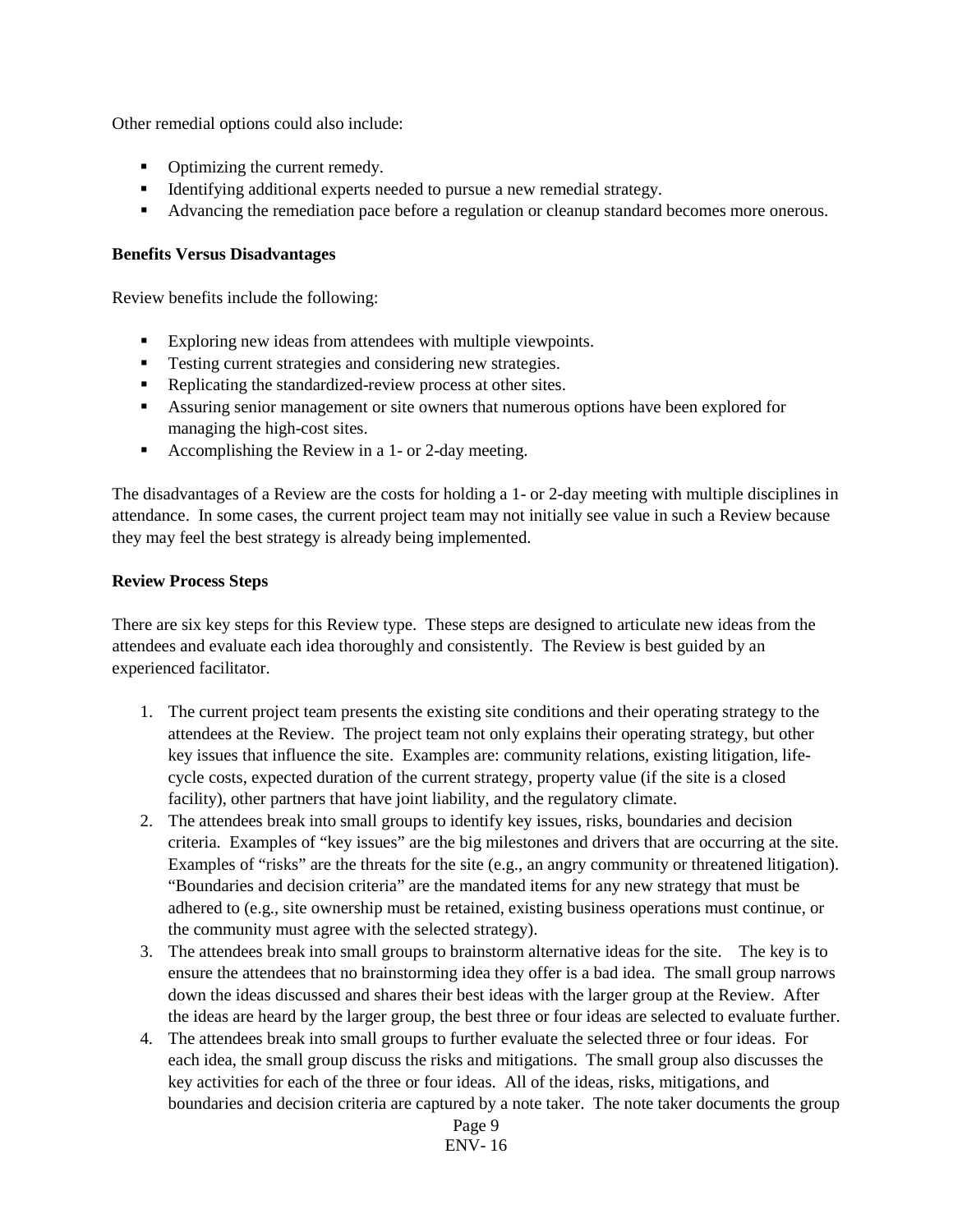results and these are then given to the project team to evaluate after the Review. The Review is then adjourned.

- 5. After the Review, the project team meets separately and evaluates each idea. The project team also evaluates the identified risks, mitigations, and key activities that came from the attendees. The project team evaluates and ranks each idea for:
	- Site-goal achievement.
	- Review of whether or not acceptable risks and mitigations could be implemented for those risks.
	- Effectiveness of meeting mandatory site criteria and key issues.
	- **Life-cycle costs.**
- 6. The final step is when the project team writes an Action Plan for review and approval by proper management. The Action Plan will compare each of the three or four best ideas from the Review for meeting the achievement of site goals, effectiveness of meeting mandatory site criteria and life-cycle costs. Based upon their comparison, the project team will arrive at a preferred strategy for the site. The Action Plan will provide the rationale for the recommended path forward.

Following the Review steps in a 1-or 2-day meeting gives the project team and the site owner new ideas to evaluate and compare with the existing site strategy. The best strategy can be selected that will achieve a regulatory closure or an exit of the liability at the lowest life-cycle costs.

A successful Review example was a conducted at a large, closed manufacturing site. Due to its prime location, the property had a high land value. The current remediation strategy of impacted soil excavation and a cap cover was going to cost several million dollars. A Review was held using the process outlined. The attendees consisted of a cross section of expertise, most of whom had never worked on or visited the site. The first portion of the Review consisted of attendees learning about the current site strategy and site conditions. The next portion consisted of brainstorming new ideas and on the second day, the new ideas were narrowed to three scenarios. These three scenarios were carried forward for further analyses by the project team. These scenarios, their scoring for achieving the site goals, and estimated costs are presented below.

| <b>Scenarios</b>                                            | Achievement of goals of: Key<br>Issues, Risk, Boundaries &<br>Decision Criteria<br>(low score is most effective) | Life-cycle costs, millions, NPV<br>(dollars for each scenario are<br>comparative in scale, but not<br>exact figures) |
|-------------------------------------------------------------|------------------------------------------------------------------------------------------------------------------|----------------------------------------------------------------------------------------------------------------------|
| #1 - Transfer property to a<br>developer                    | 12                                                                                                               | \$20                                                                                                                 |
| #2 - Transfer property and<br>remediation to at 468B Trust* |                                                                                                                  | \$11                                                                                                                 |
| #3 - Maintain current strategy of<br>excavation and cap     | 13                                                                                                               | \$12                                                                                                                 |

The evaluation showed the best low-cost scenario that included an exit of the liability was to put the property and remediation responsibility into a 468b Trust. In this scenario, another entity would take possession of the property and take over cleanup responsibility. The project team preferred this scenario because: